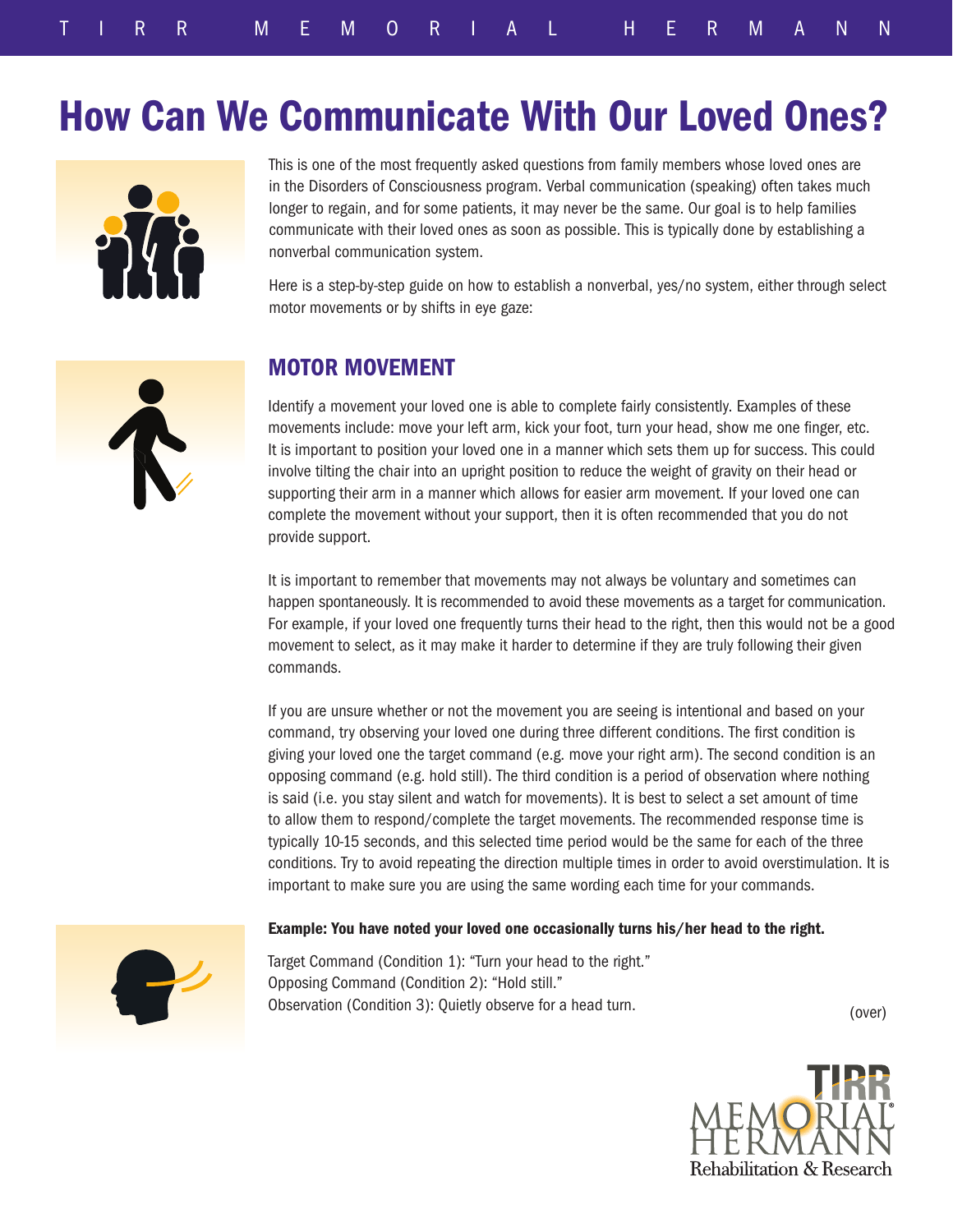|  |  | TIRR MEMORIAL HERMANN' |  |  |  |  |  |  |  |  |
|--|--|------------------------|--|--|--|--|--|--|--|--|

It is recommended you give the three conditions in different orders each time you give them. For example:

| <b>Target Command</b>   | <b>Opposing Command</b> | <b>Observation</b>      |
|-------------------------|-------------------------|-------------------------|
| <b>Observation</b>      | <b>Target Command</b>   | <b>Opposing Command</b> |
| <b>Opposing Command</b> | <b>Observation</b>      | <b>Target Command</b>   |

This means, if you give the command three times, then you should also have presented the opposing command three times and observed three times. Complete these trials multiple times throughout the day and/or across several days. Keep a tally of your loved one's responses to identify a pattern. For example:



|                               | Turned Head to the Left | Did NOT Turn Head to the Left |
|-------------------------------|-------------------------|-------------------------------|
| "Turn your head to the left." | $\perp$                 |                               |
| "Hold Still"                  |                         |                               |
| <b>Observation</b>            |                         | 111                           |

If you notice your loved one demonstrates the target movement more often to command than during either of the other two conditions (i.e. opposing command and observation), it is more likely that he/she understands what you are asking and is able to voluntarily complete the movement. If this is not the case, then your loved one may not be ready for a communication system yet.

Once you have established two distinct movements, pair one movement with "yes" and the other movement with "no."

### Examples of two movement systems:

- Tucks chin down for 'yes' and turns head to the right for 'no'
- Shows one finger for 'yes' and two fingers for 'no'
- Pulls arm in towards their body for 'yes' and pushes arm out for 'no'

Now, have your loved one follow the commands to "show me yes" and "show me no." It is very important that you have two movements, as one cannot communicate effectively if asked to make a movement for 'yes' and hold still for 'no'. Doing so would make it difficult to determine whether or not they are not understanding or if they are just not responding.

It may take several trials to teach them the association between the yes/no movements.

(over)

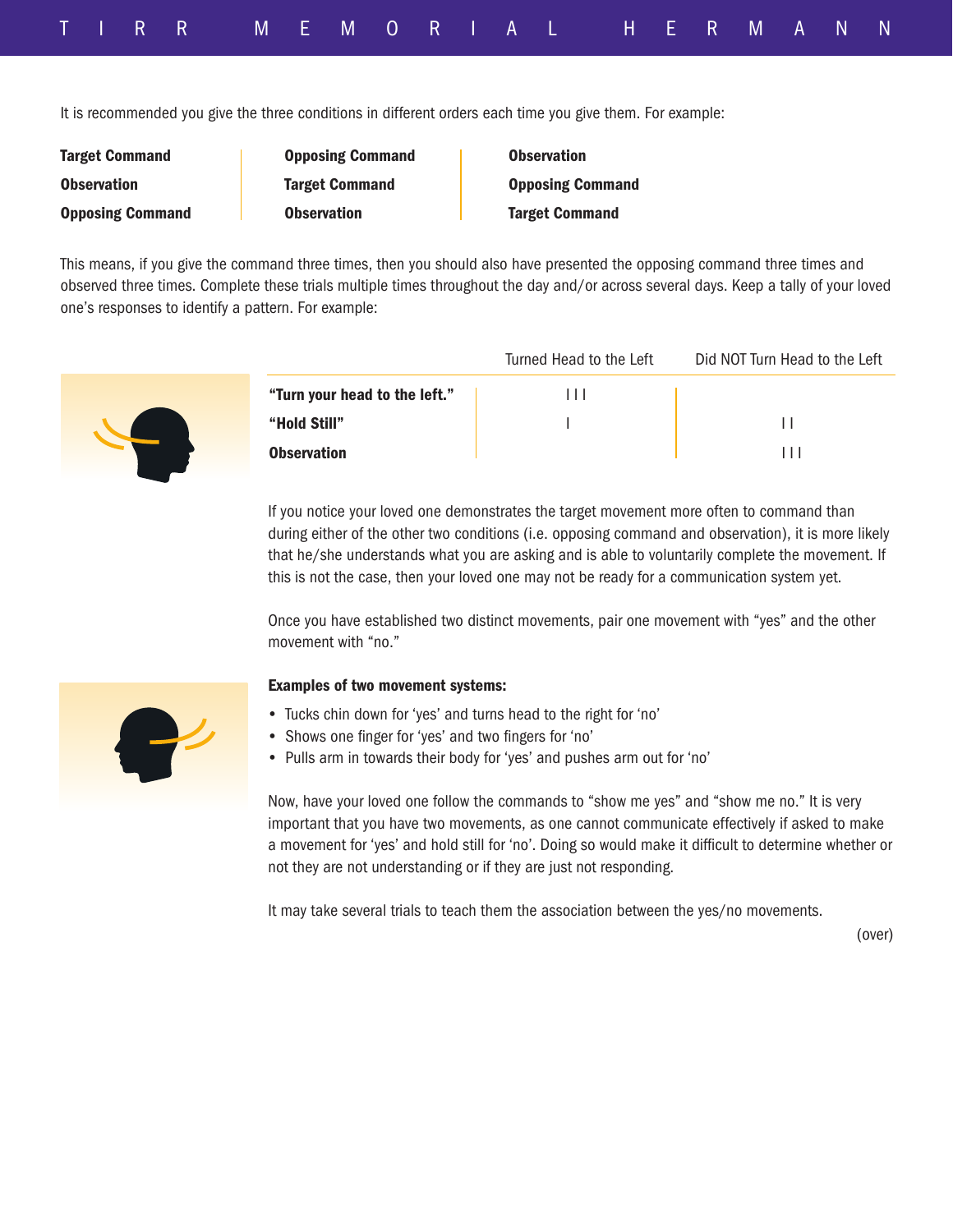

## EYE GAZE

Another way your loved one may be able to communicate yes/no is by their eye gazes.

First, identify if your loved one has a preference to looking to one side or the other. (i.e. Do they look more to their right or left? Do you feel like they ignore one side or the other?) Next, you will want to note their eye gaze movements/patterns (i.e. Do they track back and forth; from left to right? Do they track up and down?) Can your loved one control their eyes (i.e. look at the ceiling or look to the left on command)? Based on these observations, you can have them look at yes/no cards. Ensure the cards are spaced enough apart where you are able to clearly see changes in eye gazes/movements.

For example, if you notice your loved one is always looking to the right and can move their eyes up and down, hold the yes/no cards to the right (where they are looking) with the yes card on top and the no card on bottom. Again, make sure the cards are spaced far enough apart to note changes in eye gazes.

We do not recommend using eye blinks, as blinking is a reflexive movement and timing between blinks can vary. If you cannot identify any other movements or eye gazes, then it can be used as a last resort. However, it is important for the yes and/or no to be more than just "a blink." For example, blink twice for 'yes' and hold your eyes closed for 'no'.

### Checking the Accuracy of Yes/No System

It is important to check the accuracy of the established response system. The accuracy of one's yes/no responses can sometimes be impacted by fatigue, getting "stuck" on a movement (motor perseverations), motor planning (if there is a component of apraxia) and/or understanding of the question (if there is a component of aphasia).

To ensure your loved one's responses are reliable and/or accurate, it is best to start off by asking your loved one questions you know the answer to and those which are directly related to them and their environment (egocentric).

#### Example:

Are you a man? Are you a woman? Are you married? Do you have children? Are you sitting in a chair?

(over)